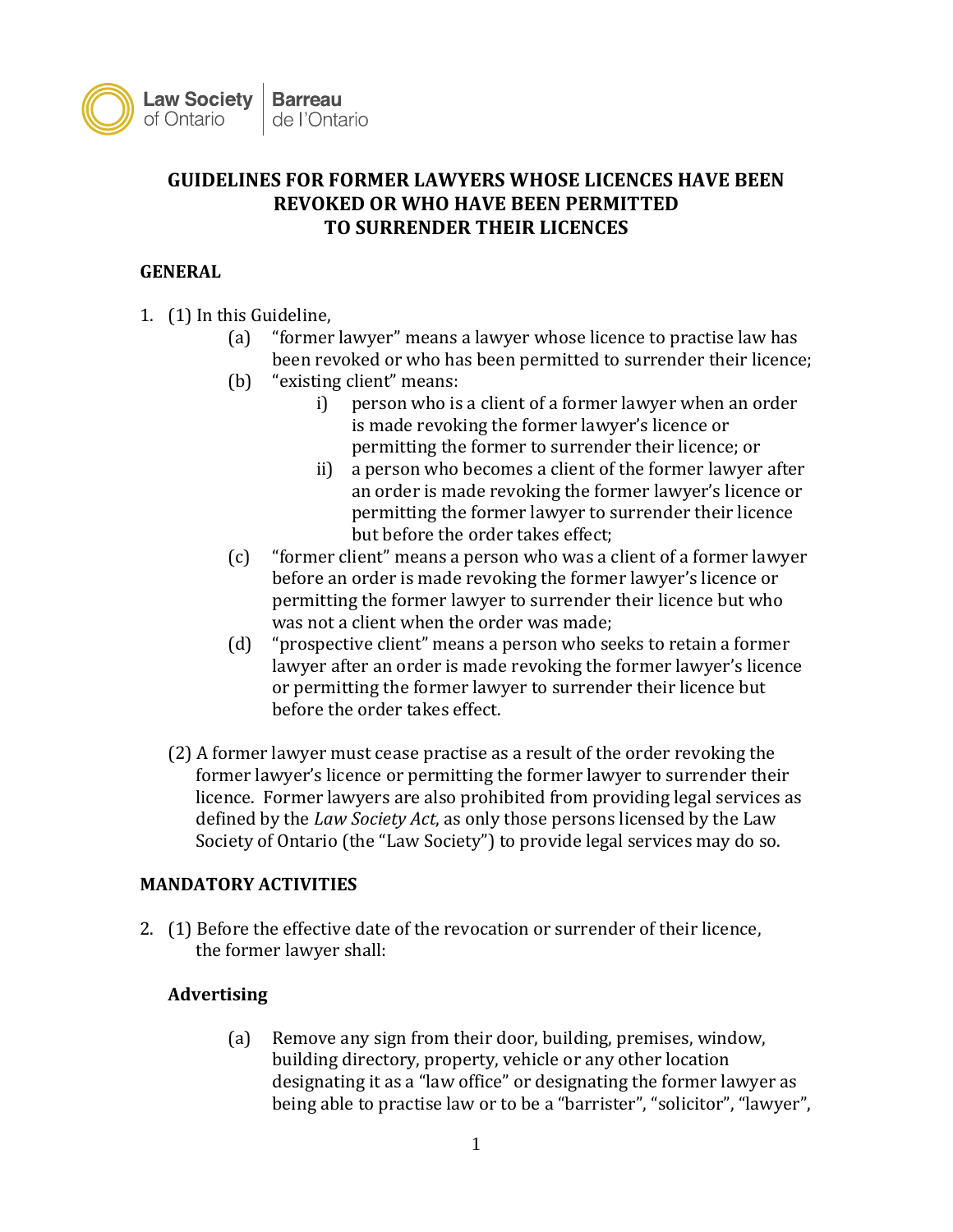"Licensee of the Law Society of Ontario", "Licensed by the Law Society of Ontario", "notary public", "commissioner for taking affidavits" or "commissioner of oaths" or similar words giving the impression, in English or any other language, that they are able to practise law.

- (b) Remove or cross-out the words or terms set out in 2(1)a) from all stationery, letterhead, business cards, forms, stamps, accounts, electronic mail forms, Internet sites and any other advertisements or publications bearing their name.
- (c) Disconnect their telephone and facsimile lines or arrange for a voice message to advise callers that their law practice is closed and provide callers with the name and number of another lawyer to call for information regarding their files.
- (d) Enable an "out of office" email notification advising that their law practice is closed and provide the name and telephone number of another lawyer to call for information regarding their files.

### **Notice to Clients**

- (e) Notify all existing clients, on whose matters the work will not be completed by the former lawyer before the order revoking the former lawyer's licence or permitting the former lawyer to surrender their licence takes effect, of the order and that:
	- i) the former lawyer will be unable to complete the work,
	- ii) the client will need to retain another lawyer of the client's choosing to complete the work;
	- iii) the former lawyer, subject to any rights that the former lawyer may have over the client's file, will transfer the file to the lawyer, if any, retained by the client to the complete work or will return the file to the client; and
	- iv) notify every existing client and former client for whom the former lawyer performs or has performed the work described in subsection (k)(i), and the Law Society, of the name and contact information of the lawyer to whom the former lawyer has given possession of the clients' documents and files.

## *Compliance with clause (e)(i) to (iii) not required*

(f) The former lawyer is not required to comply with the notice requirements mentioned in subclauses (e)(i) to (iii) if the only work remaining to be completed on the client's matter is work mentioned in subsections (h) or (i) but, in such a case, the former lawyer shall, before the order revoking the former lawyer's licence or permitting the former lawyer to surrender their licence takes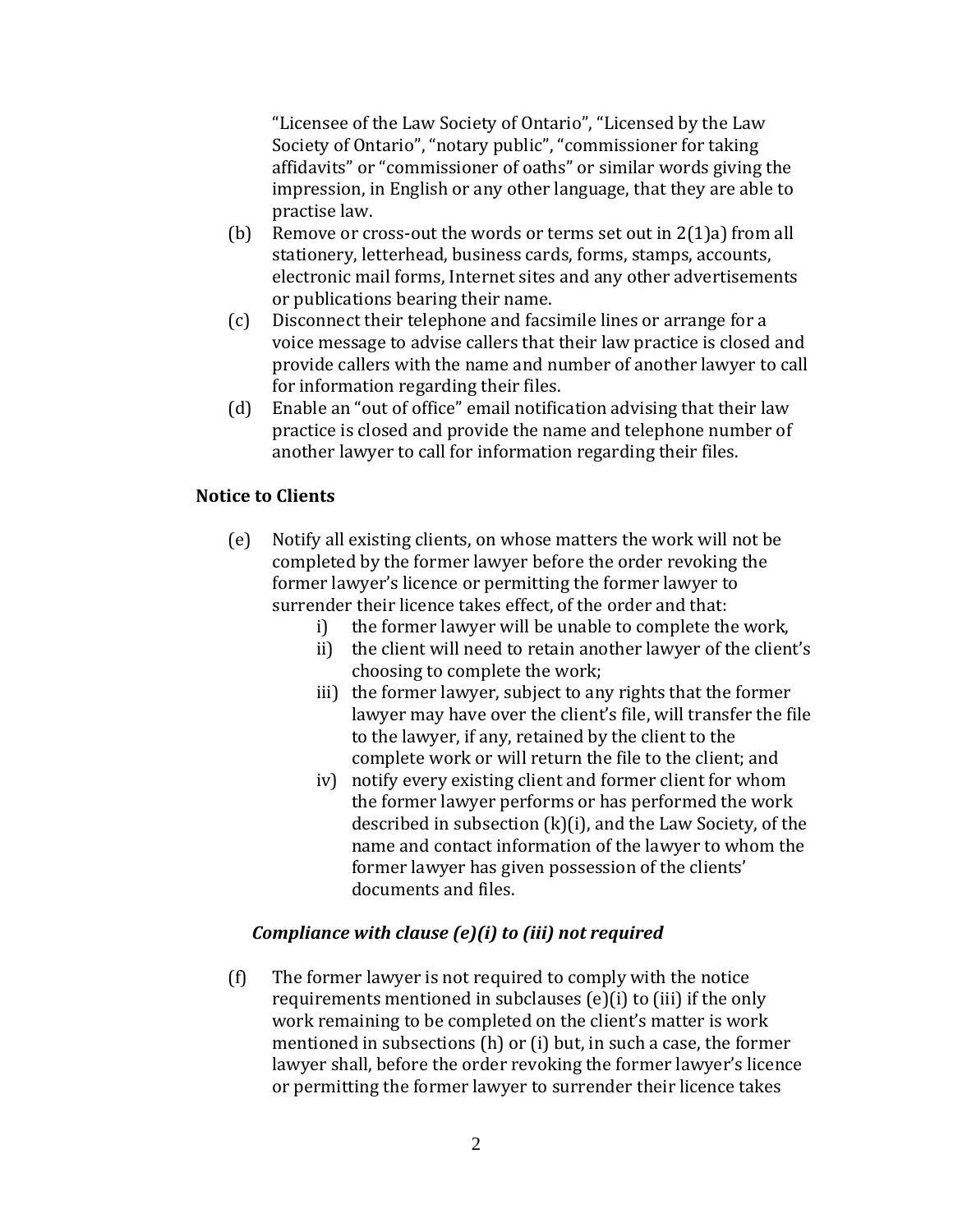effect, notify the client of the name and contact information of the lawyer retained by the former lawyer to complete the work.

#### *Notice Requirements:*

- (g) The former lawyer shall:
	- i) notify all persons who contact the former lawyer's place of business of the order revoking the former lawyer's licence or permitting the former lawyer to surrender their licence; and
	- ii) notify any existing client or former client who contacts the former lawyer's place of business, and the Law Society, of the name and contact information of another lawyer who has given possession of the clients' documents and files.

#### *Notice requirements: prospective clients*

(h) The former lawyer, at the time a prospective client seeks to retain the former lawyer, shall notify the prospective client of the order revoking the former lawyer's licence or permitting the former lawyer to surrender their licence.

#### *Work remaining on file: final report to client*

(i) If, on the date the order revoking the former lawyer's licence or permitting the former lawyer to surrender their licence takes effect, the only work remaining for the former lawyer to complete on a client's matter is a final report to the client, the former lawyer shall, before the order revoking the former lawyer's licence or permitting the former lawyer to surrender their licence takes effect, retain another lawyer, who is authorized to do so, to review the client's file and to complete and send the final report to the client.

#### *Work remaining on file: fulfilment of undertakings*

(j) If, on the date the order revoking the former lawyer's licence or permitting the former lawyer to surrender their licence takes effect, the only work remaining for the former lawyer to complete on a client's matter is the fulfillment of one or more undertakings given by the former lawyer, the former lawyer shall retain another lawyer or person who is authorized to do so, to take all steps necessary to fulfil the undertakings.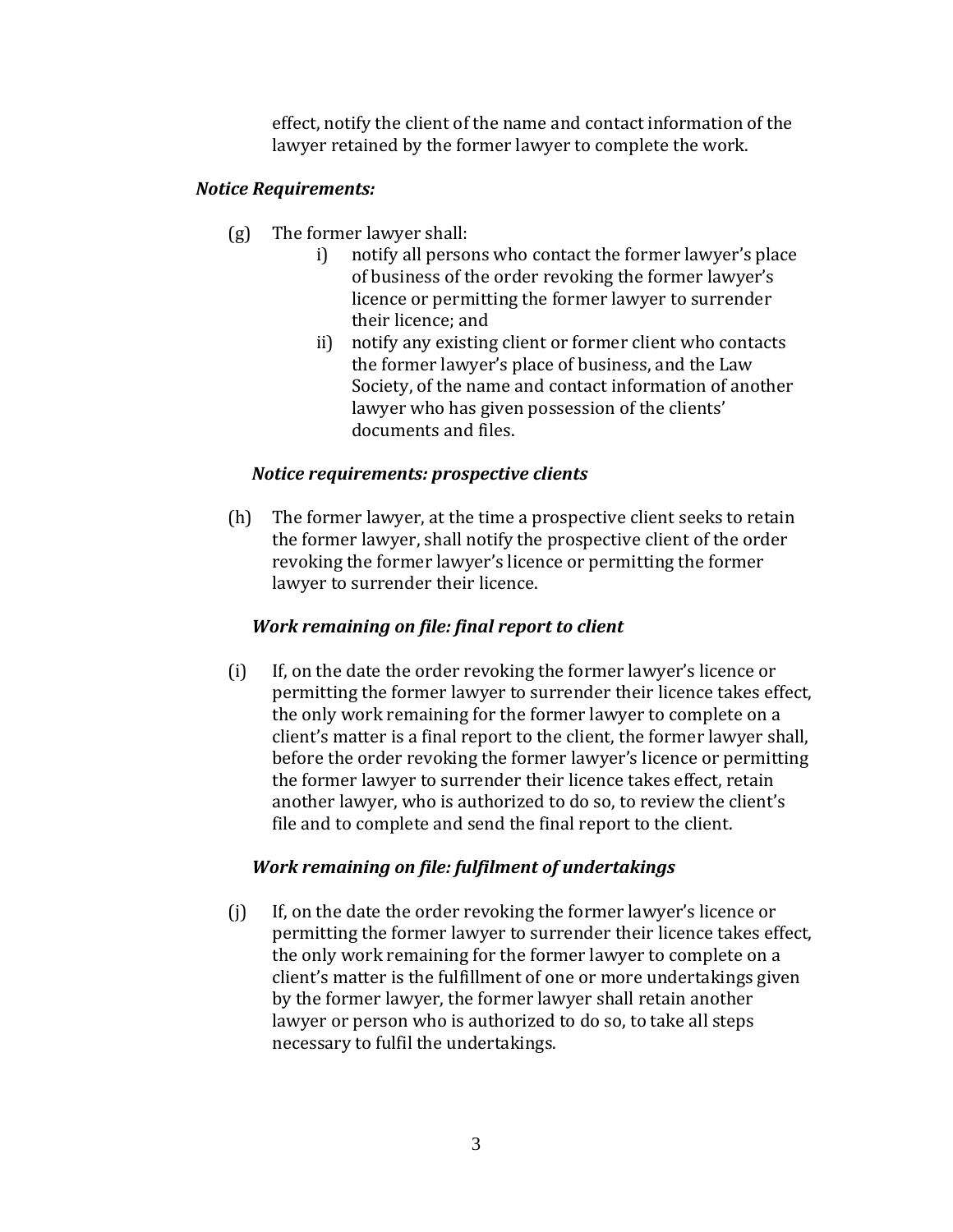#### *Additional requirements: preparation of will, power of attorney, corporate records*

- (k) (i) This section applies to a former lawyer who performs or has performed any of the following work for a client:
	- 1. Preparation of a will.
	- 2. Preparation of a power of attorney.
	- 3. Preparation of, or preparation and continued maintenance of, corporate records.

#### *Requirement re: original documents*

- ii) The former lawyer shall, before the order revoking the former lawyer's licence or permitting the former lawyer to surrender their licence takes effect:
	- 1. return to the client all original documents; or
	- 2. transfer the client's file, including all original documents, to another lawyer who is authorized to perform any requisite work, and inform the clients and the Law Society of the lawyer who has been given possession of the client's wills, documents and files.

#### **Real estate law: direction re Teranet access disk**

(l) The former lawyer who has access to the Teranet system shall, on or before the date the order revoking the former lawyer's licence or permitting the former lawyer to surrender their licence takes effect, complete and file with the Law Society, in a form provided by the Law Society, a direction authorizing the Law Society to take all steps necessary to cancel former lawyer's Teranet access disk.

#### **Return of photo identification card**

(m) The former lawyer shall, on or before the date the order revoking the former lawyer's licence or permitting the former lawyer to surrender their licence takes effect, return to the Law Society any photo identification card issued to them by the Law Society.

## **Students**

(n) A former lawyer, who has accepted a person into service under articles of clerkship where the period of service includes any or all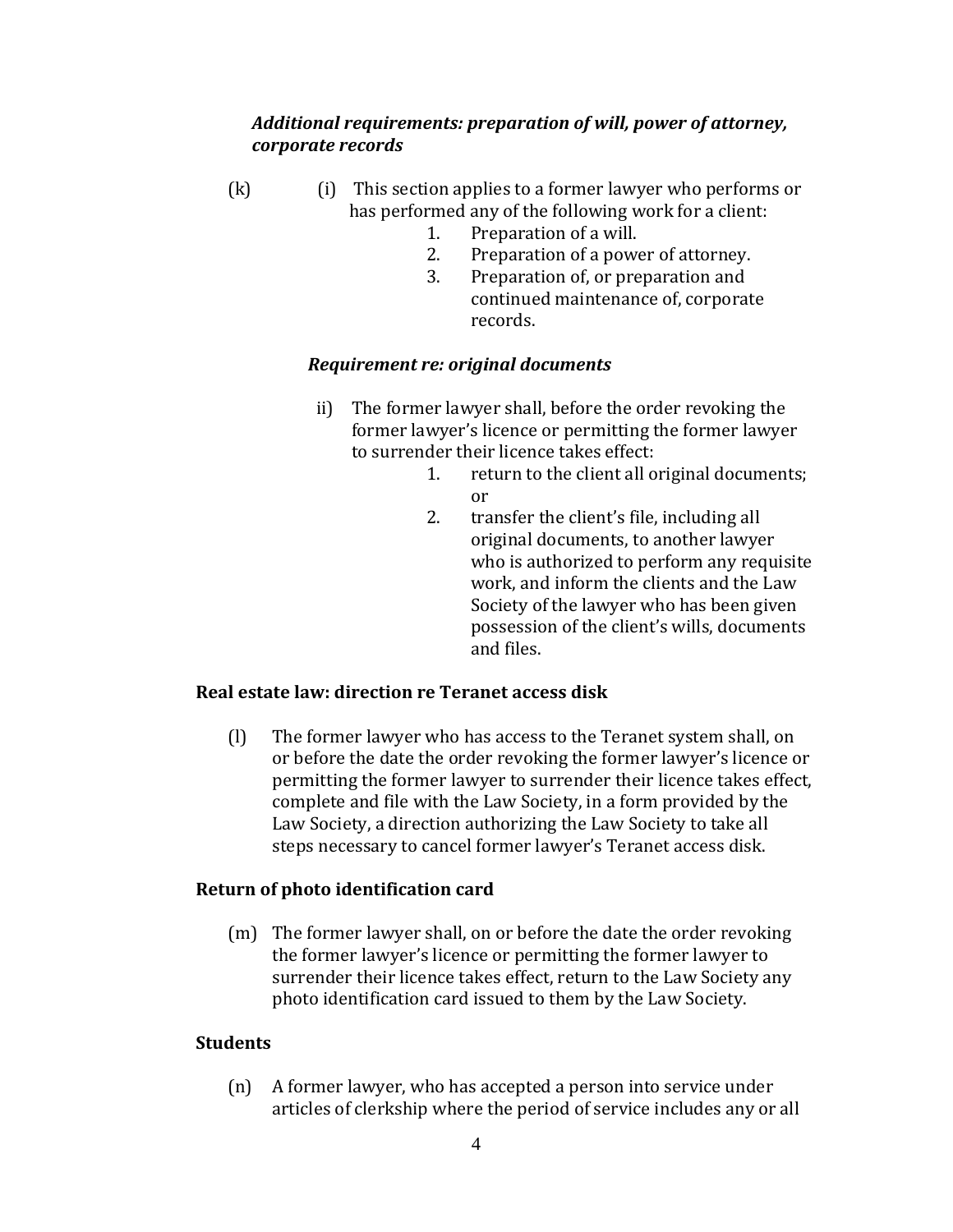of the period after the date the order revoking the former lawyer's licence or permitting the former lawyer to surrender their licence takes effect, shall, before the date the order revoking the former lawyer's licence or permitting the former lawyer to surrender their licence takes effect:

- i) notify the person of the order revoking the former lawyer's licence or permitting the former lawyer to surrender their licence and that the former lawyer will not be able to retain the person in service under articles of clerkship after the order revoking the former lawyer's licence or permitting the former lawyer to surrender their licence takes effect;
- ii) arrange for another lawyer, who is authorized and approved by the Law Society to do so, to accept the person into service under articles of clerkship after the order revoking the former lawyer's licence or permitting the former lawyer to surrender their licence takes effect; and
- iii) arrange with the Law Society for the person's service under articles of clerkship to be transferred from the former lawyer to the other lawyer effective the date on which the order revoking the former lawyer's licence or permitting the former lawyer to surrender their licence takes effect.

#### **Trust Accounts**

- (o) The former lawyer shall within thirty (30) days of the date on which the order revoking the former lawyer's licence or permitting the former lawyer to surrender their licence takes effect:
	- i) withdraw from every trust account kept in the name of the former lawyer, or in the name of the firm of licensees of which the former lawyer was a partner or by which the former lawyer was employed, and, as required, pay to the appropriate person:
		- 1. money properly required for payment to a person on behalf of a client;
		- 2. money required to reimburse the former lawyer for money properly expended, or for expenses properly incurred, on behalf of a client;
		- 3. money required for or toward payment of fees for services performed by the former lawyer; and
		- 4. all other money that belongs to the former lawyer or to a person other than a client;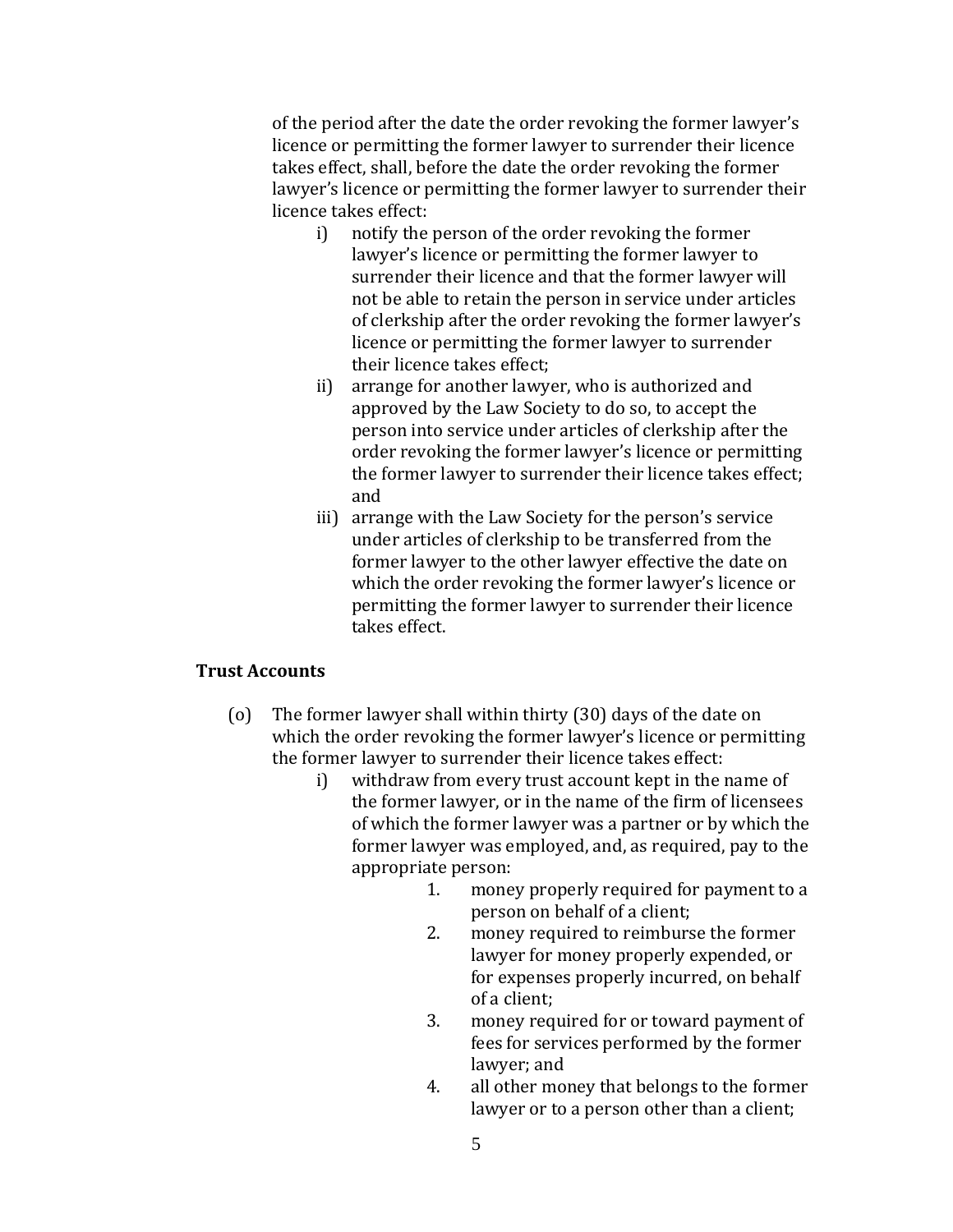- ii) after complying with clause (i), withdraw from every trust account kept in the name of the former lawyer, or in the name of the firm of licensees of which the former lawyer was a partner or by which the former lawyer was employed, all money belonging to a client and pay the money to:
	- 1. the client;
	- 2. another lawyer to whom the client has directed the former lawyer to make payment; or
	- 3. another lawyer who has agreed with the former lawyer to accept payment in the event that the former lawyer is unable to comply with subclause 1 or 2; and

unless the client transfers their files to another lawyer in the firm of lawyers of which the former lawyer was a partner or by which the former lawyer was employed;

- iii) after complying with clauses (i) and (ii):
	- 1. close every trust account that was kept in the name of the former lawyer, and
	- 2. cancel or cause to be cancelled the former lawyer's signing authority on every trust account that was kept in the name of the firm of licensees of which the former lawyer was a partner or by which the former lawyer was employed.

## **Report to Society**

(p) The former lawyer shall, not later than thirty (30) days after the order revoking the former lawyer's licence or permitting the former lawyer to surrender their licence takes effect, complete and file with the Law Society, in a form provided by the Law Society, a report confirming and providing details of the former lawyer's compliance with these Guidelines.

#### **Permission to be exempt from requirement**

(q) The former lawyer may apply in writing to the Society for an exemption from or a modification of a requirement mentioned in this Guideline, and the Law Society may exempt the former lawyer from or modify the requirement, subject to such terms and conditions as the Law Society may impose.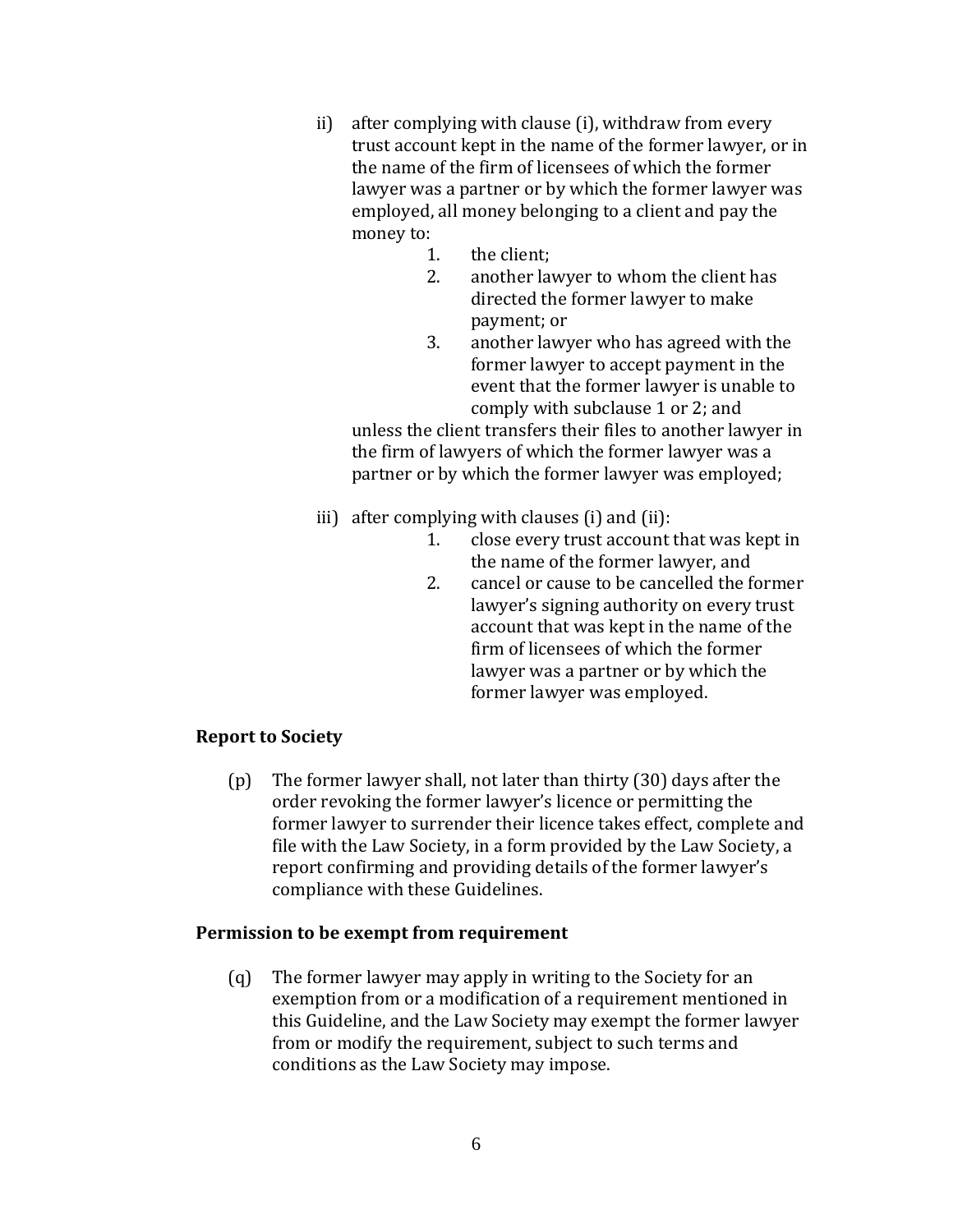### **PROHIBITED ACTIVITIES**

- 3. (1) Subject to subsection  $2(1)(0)$  and  $4(1)(f)$ , a former lawyer shall not, after the date on which the order revoking the former lawyer's licence or permitting the former lawyer to surrender their licence takes effect, receive from or on behalf of a person or group of persons any money or other property and shall not otherwise handle money or other property that is held in trust for a person or group of persons.
	- (2) Effective from the date the order revoking the former lawyer's licence or permitting the former lawyer to surrender their licence takes effect, a former lawyer shall not:
		- (a) Accept legal work for new clients;
		- (b) Accept new legal work for existing clients;
		- (c) Notarize documents pursuant to the *Notaries Act*, R.S.O. 1990, c. N.6, or commission affidavits or statutory declarations pursuant to the *Commissioners for taking Affidavits Act*, R.S.O. 1990, c. C.17;
		- (d) Report to clients, other than to:
			- i) inform them of the order revoking the former lawyer's licence or permitting the former lawyer to surrender their licence; and
			- ii) deliver an account for services rendered in the period before the order revoking the former lawyer's licence or permitting the former lawyer to surrender their licence took effect;
		- (e) Give to another licensee or receive on behalf of a client, other individual, corporation or other entity, any undertaking with respect to any legal matter;
		- (f) Occupy or share office space with a lawyer in contravention of Subrule 7.6-1.1 of the *Rules of Professional Conduct* or a paralegal in contravention of Subrule 6.01(6) of the *Paralegal Rules of Conduct*;
		- (g) Provide services to a lawyer, in relation to that lawyer's professional business in contravention of Subrule 7.6-1.1of the *Rules of Professional Conduct* or to a paralegal in contravention of Subrule 6.01(6) of the *Paralegal Rules of Conduct*;
		- (h) Act as an articling principal to a student in the Licensing Process or act as the supervising lawyer to a student in the Licensing Process; and
		- (i) Accept any referrals from the Law Society Referral Service.

## **PERMITTED ACTIVITIES**

4. (1) After the date on which the order revoking the former lawyer's licence or permitting the former lawyer to surrender their licence takes effect, the former lawyer may only: